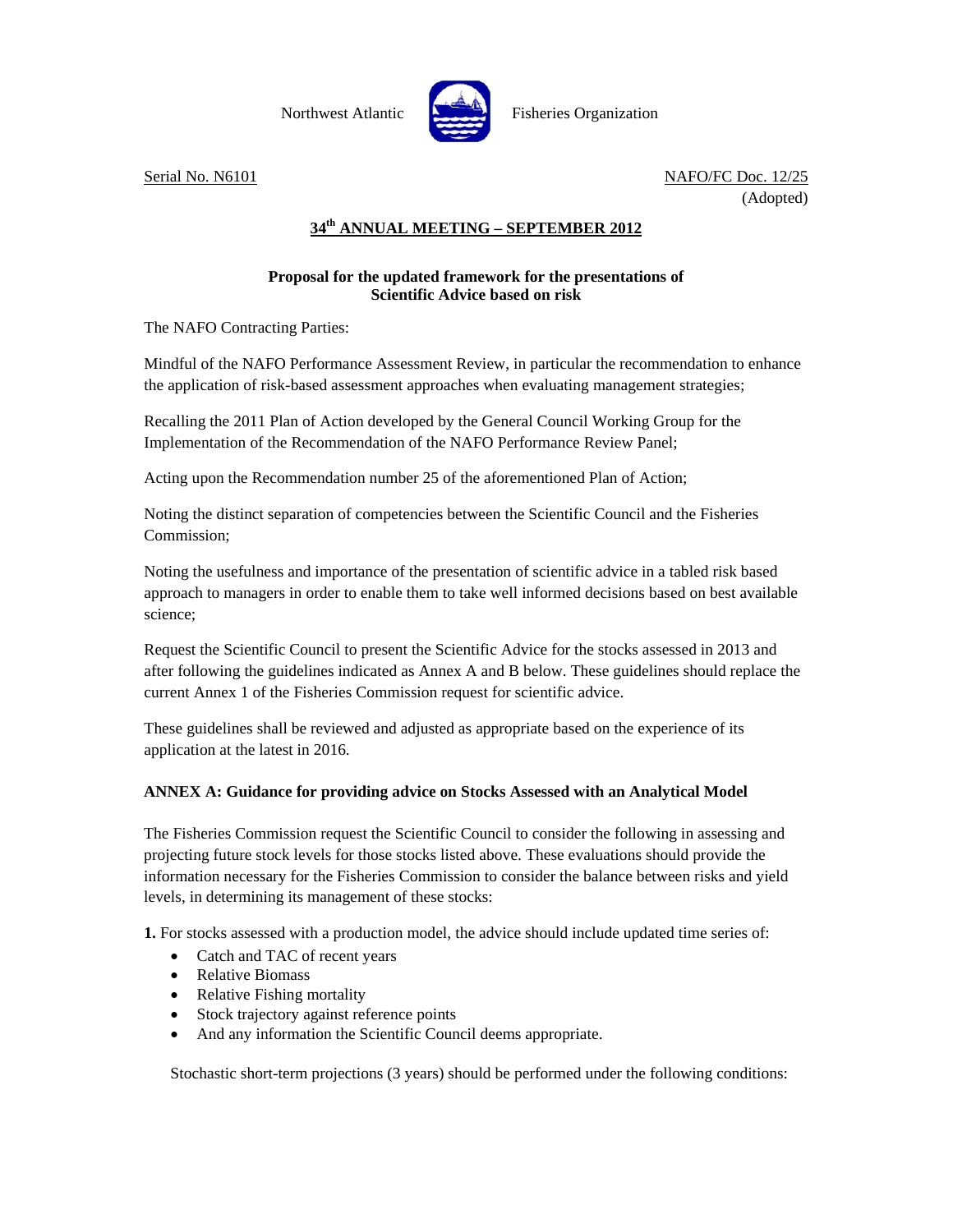- For stocks opened to direct fishing:
	- $\circ$  Projections based on constant fishing mortality at: 2/3 F<sub>MSY</sub>, 3/4 F<sub>MSY</sub>, 85% F<sub>MSY</sub>, FSQ (*status quo*);
	- o Projections based on constant yield at: Current TAC and relevant percentage above and/or below the current TAC;
- For stocks under a moratorium to direct fishing:  $F_{\text{SO}}$ ,  $F = 0$ .

Results from stochastic short term projection should include:

- The 10%, 50% and 90% percentiles of the yield and total biomass;
- The risks of stock population parameters increasing above or falling below available biomass and fishing mortality reference points. The table indicated below should guide the Scientific Council in presenting the short term projections.

|                                                                       |                            |                               |                               | <b>E</b>                                                                                                                                                                                                                                            |       |       |          |       |       |                                                                                                                                                              |       |       |             |       |       |  |                      |
|-----------------------------------------------------------------------|----------------------------|-------------------------------|-------------------------------|-----------------------------------------------------------------------------------------------------------------------------------------------------------------------------------------------------------------------------------------------------|-------|-------|----------|-------|-------|--------------------------------------------------------------------------------------------------------------------------------------------------------------|-------|-------|-------------|-------|-------|--|----------------------|
|                                                                       |                            |                               |                               | F <flim< td=""><td></td><td></td><td>B &gt; Blim</td><td></td><td></td><td>F<fmsy< td=""><td></td><td></td><td><math>B &gt; B</math>msy</td><td></td><td></td><td></td><td><math>By+2 &gt;</math><br/><math>By-2**</math></td></fmsy<></td></flim<> |       |       | B > Blim |       |       | F <fmsy< td=""><td></td><td></td><td><math>B &gt; B</math>msy</td><td></td><td></td><td></td><td><math>By+2 &gt;</math><br/><math>By-2**</math></td></fmsy<> |       |       | $B > B$ msy |       |       |  | $By+2 >$<br>$By-2**$ |
| Constant fishing<br>mortality levels or yield<br>as indicated above** | Yield<br>in $y^*$<br>(50%) | Yield<br>in $y+1$<br>$(50\%)$ | Yield in<br>$y+2$<br>$(50\%)$ | V                                                                                                                                                                                                                                                   | $y+1$ | $y+2$ | V        | $y+1$ | $y+2$ | V                                                                                                                                                            | $y+1$ | $y+2$ | V           | $y+1$ | $y+2$ |  |                      |
| F or Yield Options                                                    |                            |                               |                               | %                                                                                                                                                                                                                                                   | $\%$  | %     | %        | $\%$  | $\%$  | $\%$                                                                                                                                                         | %     | %     | $\%$        | $\%$  | %     |  | $\%$                 |
|                                                                       |                            |                               |                               | %                                                                                                                                                                                                                                                   | $\%$  | $\%$  | %        | $\%$  | $\%$  | $\%$                                                                                                                                                         | %     | $\%$  | $\%$        | %     | %     |  | $\%$                 |
|                                                                       |                            |                               |                               | $\%$                                                                                                                                                                                                                                                | $\%$  | $\%$  | $\%$     | $\%$  | $\%$  | $\%$                                                                                                                                                         | $\%$  | $\%$  | $\%$        | $\%$  | %     |  | $\%$                 |
|                                                                       |                            |                               |                               | $\%$                                                                                                                                                                                                                                                | $\%$  | $\%$  | %        | $\%$  | $\%$  | $\%$                                                                                                                                                         | $\%$  | $\%$  | %           | $\%$  | %     |  | $\%$                 |
|                                                                       |                            |                               |                               | %                                                                                                                                                                                                                                                   | $\%$  | %     | $\%$     | $\%$  | $\%$  | $\%$                                                                                                                                                         | %     | %     | %           | %     | %     |  | $\%$                 |
|                                                                       |                            |                               |                               | %                                                                                                                                                                                                                                                   | $\%$  | $\%$  | $\%$     | $\%$  | $\%$  | $\%$                                                                                                                                                         | $\%$  | $\%$  | %           | $\%$  | %     |  | $\%$                 |
|                                                                       |                            |                               |                               | %                                                                                                                                                                                                                                                   | $\%$  | %     | %        | $\%$  | $\%$  | %                                                                                                                                                            | $\%$  | %     | $\%$        | $\%$  | %     |  | $\%$                 |

Limit reference points

 $*$ y = First year of the projections

\*\*  $y-2$  = Last year of the stock assessment

The Scientific Council might consider other projections options.

- **2.** For stock assessed with an age-structured model, information should be provided on stock size, spawning stock sizes, recruitment prospects, historical fishing mortality. Graphs and/or tables should be provided for all of the following for the longest time-period possible:
	- Catch and TAC of recent years
	- historical yield and fishing mortality;
	- spawning stock biomass and recruitment levels;
	- Stock trajectory against reference points

And any information the Scientific Council deems appropriate

Stochastic short-term projections (3 years) should be performed with the following constant fishing mortality levels: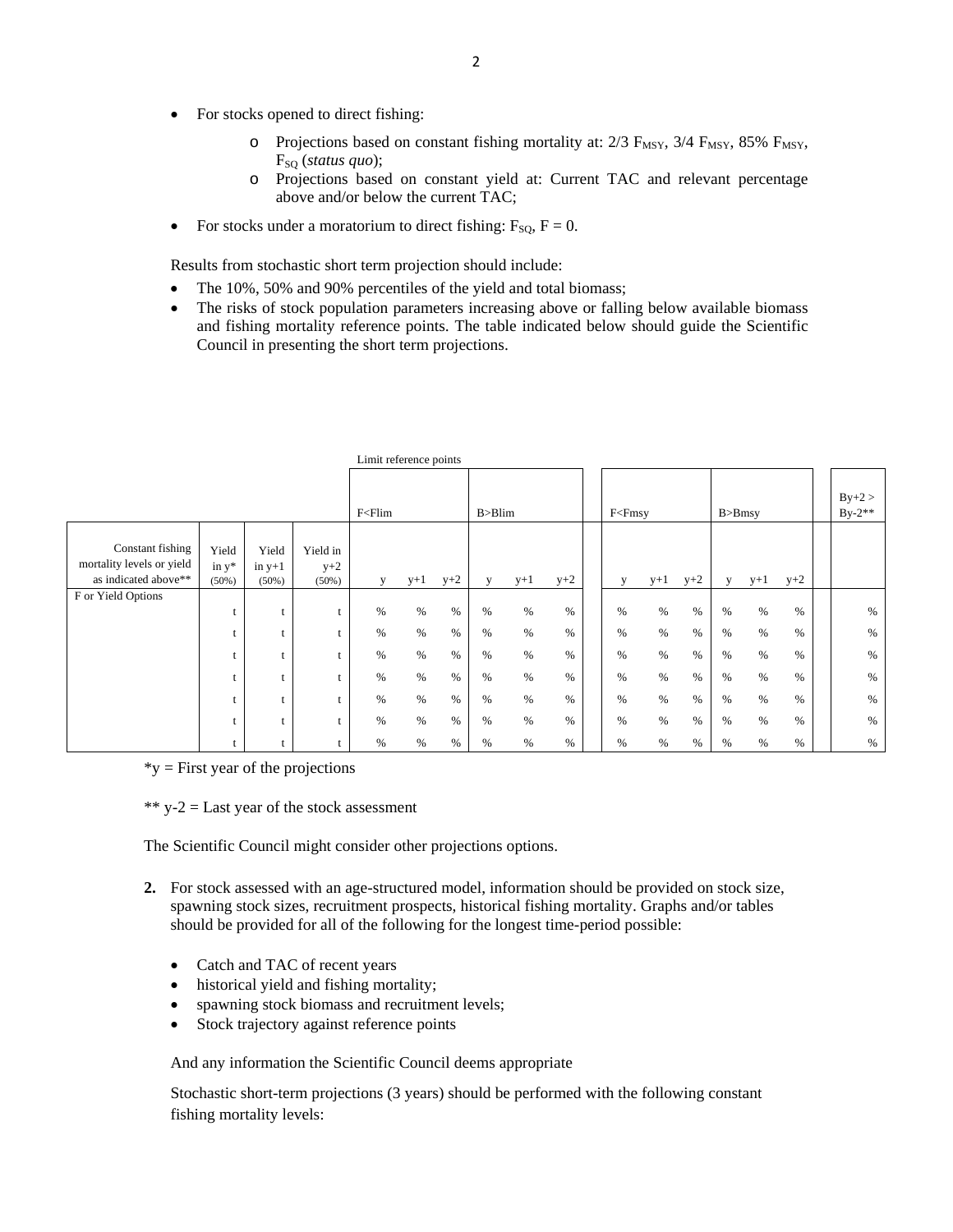- For stocks opened to direct fishing:
	- $\circ$  Projections based on constant fishing mortality at: F<sub>0.1</sub>, F<sub>MAX</sub>, F<sub>MSY</sub>, F<sub>SQ</sub>;
	- o Projections based on constant yield at: Current TAC and relevant percentage above and/or below the current TAC;
- For stocks under a moratorium to direct fishing:  $F_{\text{SO}}$ ,  $F = 0$ .

Results from stochastic short term projection should include:

- The 10%, 50% and 90% percentiles of the yield, total biomass, spawning stock biomass and exploitable biomass for each year of the projections
- The risks of stock population parameters increasing above or falling below available biomass and fishing mortality reference points. The table indicated below should guide the Scientific Council in presenting the short term projections.

|            |       |              |       | Limit reference points |       |       |          |       |       |  |          |       |       |                                                                                                |       |       |                    |
|------------|-------|--------------|-------|------------------------|-------|-------|----------|-------|-------|--|----------|-------|-------|------------------------------------------------------------------------------------------------|-------|-------|--------------------|
|            |       |              |       | $F<$ Flim              |       |       | B > Blim |       |       |  | F < F0.1 |       |       | F <fmax< td=""><td></td><td></td><td><math>By+2 &gt;</math><br/><math>By-2</math></td></fmax<> |       |       | $By+2 >$<br>$By-2$ |
| Constant   |       |              |       |                        |       |       |          |       |       |  |          |       |       |                                                                                                |       |       |                    |
| fishing    |       |              |       |                        |       |       |          |       |       |  |          |       |       |                                                                                                |       |       |                    |
| mortality  |       |              |       |                        |       |       |          |       |       |  |          |       |       |                                                                                                |       |       |                    |
| levels or  |       |              |       |                        |       |       |          |       |       |  |          |       |       |                                                                                                |       |       |                    |
| yield as   |       | Yield        | Yield |                        |       |       |          |       |       |  |          |       |       |                                                                                                |       |       |                    |
| indicated  | Yield | in           | in    |                        |       |       |          |       |       |  |          |       |       |                                                                                                |       |       |                    |
| above*     | in y  | $y+1$        | $y+2$ | y                      | $y+1$ | $y+2$ | У        | $y+1$ | $y+2$ |  | y        | $y+1$ | $y+2$ | У                                                                                              | $y+1$ | $y+2$ |                    |
| F or Yield |       |              |       |                        |       |       |          |       |       |  |          |       |       |                                                                                                |       |       |                    |
| Options    | t     | t            | T     | $\%$                   | $\%$  | $\%$  | $\%$     | $\%$  | $\%$  |  | $\%$     | $\%$  | $\%$  | $\%$                                                                                           | $\%$  | $\%$  | %                  |
|            | t     | t            | T     | $\%$                   | $\%$  | $\%$  | $\%$     | %     | %     |  | $\%$     | $\%$  | $\%$  | $\%$                                                                                           | $\%$  | $\%$  | $\%$               |
|            | t     | t            | T     | $\%$                   | $\%$  | $\%$  | $\%$     | $\%$  | $\%$  |  | $\%$     | %     | $\%$  | $\%$                                                                                           | $\%$  | $\%$  | $\%$               |
|            | t     | $\mathbf{t}$ | T     | $\%$                   | $\%$  | $\%$  | $\%$     | $\%$  | $\%$  |  | $\%$     | $\%$  | $\%$  | $\%$                                                                                           | $\%$  | $\%$  | $\%$               |
|            | t     |              | T     | $\%$                   | $\%$  | $\%$  | $\%$     | $\%$  | $\%$  |  | $\%$     | $\%$  | $\%$  | $\%$                                                                                           | $\%$  | $\%$  | $\%$               |
|            | t     | t            | T     | %                      | $\%$  | $\%$  | $\%$     | $\%$  | $\%$  |  | $\%$     | $\%$  | $\%$  | $\%$                                                                                           | $\%$  | $\%$  | $\%$               |
|            | t     | t            | T     | $\%$                   | $\%$  | $\%$  | $\%$     | $\%$  | $\%$  |  | $\%$     | $\%$  | $\%$  | $\%$                                                                                           | $\%$  | $\%$  | $\%$               |
|            | t     |              | T     | $\%$                   | $\%$  | $\%$  | $\%$     | $\%$  | %     |  | $\%$     | $\%$  | $\%$  | $\%$                                                                                           | $\%$  | $\%$  | $\%$               |

 $*$ y = First year of the projections

 $*$  y-2 = Last year of the stock assessment

The Scientific Council might consider other projections options.